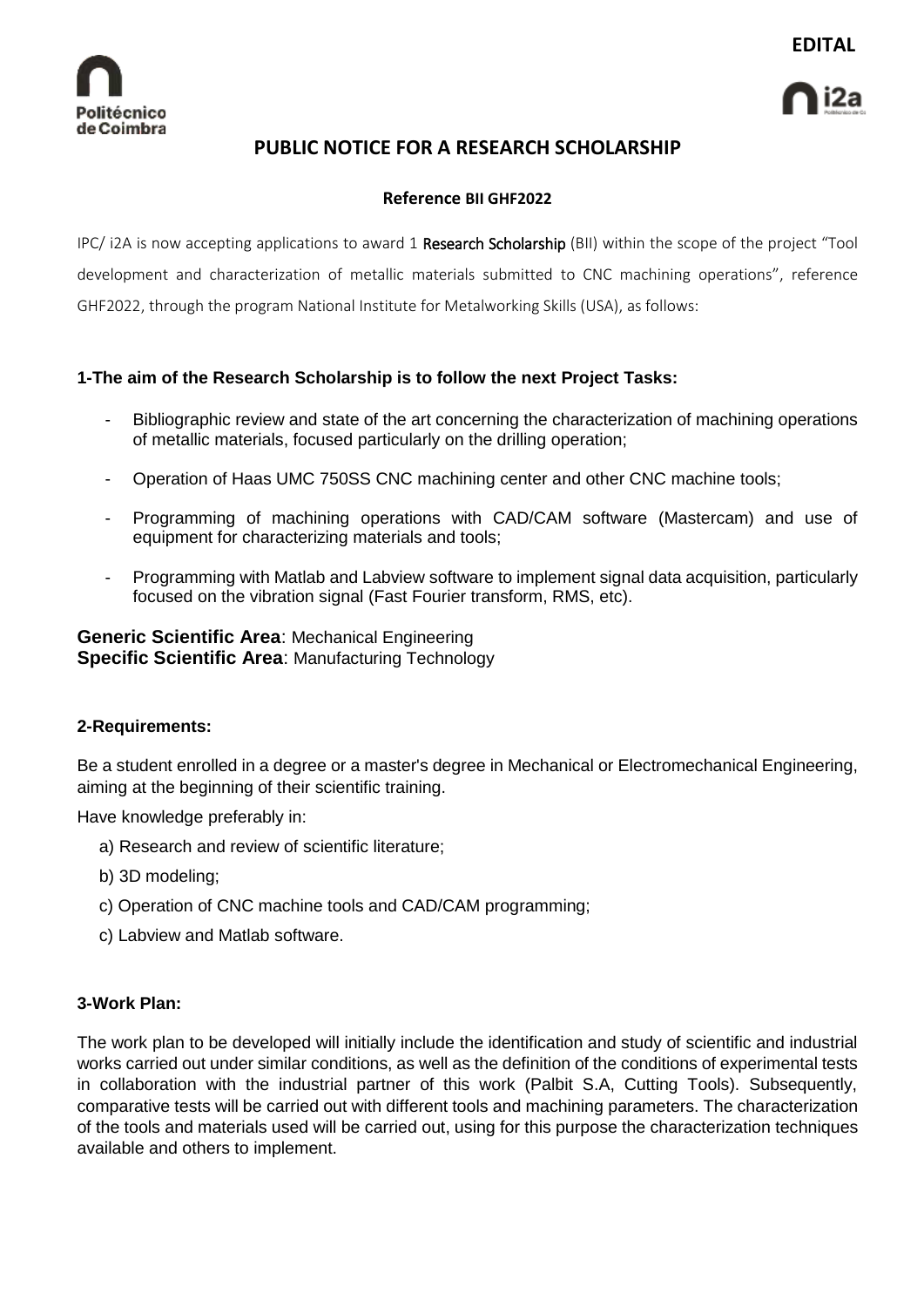

## **4-Scholarship Length:**

4 months, non-renewable, in exclusivity, in accordance with the Regulation of Research Grants of the Instituto Politécnico de Coimbra, approved by Despacho n.º 5963/2020, published in the 2nd series of the DR of June 1, 2020 in force, scheduled to begin in May 2022.

## **5-Monthly Maintenance Allowance:**

486,12 euros, according to the table of scholarship amounts awarded by FCT to positions held in Portugal (www.fct.pt/apoios/bolsas/valores). The payment will be made by bank transfer.

To this amount is added the voluntary social insurance corresponding to the first tier, and a workplace accident insurance contract.

## **6-Workplace:**

The work will be developed at ISEC of the Polytechnic of Coimbra, in the Laboratory of Computer Aided Manufacturing and in the Laboratory of Applied Biomechanics of i2A/ISEC/IPC, under the scientific supervision of Professors Fernando Simões, Pedro Ferreira and Patrícia Santos.

#### **7-Selection Criteria:**

The merit of candidates is determined by the following parameters, according to the following weights:

- Candidate's profile to the needs of the scholarship (Research and review of scientific literature; knowledge of manufacturing technologies and manufacturing, acquisition and data processing software) - Weighting 40%
- Experience in the area of tasks to be carried out or tasks related to those that are expected to be carried out - Weighting 30%;
- Availability and flexibility of schedule Weighting 20%;
- Motivation and Autonomy Weighting 10%.

## **8-Jury of Selection:**

The jury responsible for the selection process is composed by PhD Professors 3 effectives and 2 substitutes

Effectives:

Professor Fernando António Gaspar Simões;

Professor Doutor Pedro Miguel Soares Ferreira;

Professor Patrícia Sofia Simões Santos.

Substitutes:

Professor Urbano Manuel Oliveira Ramos;